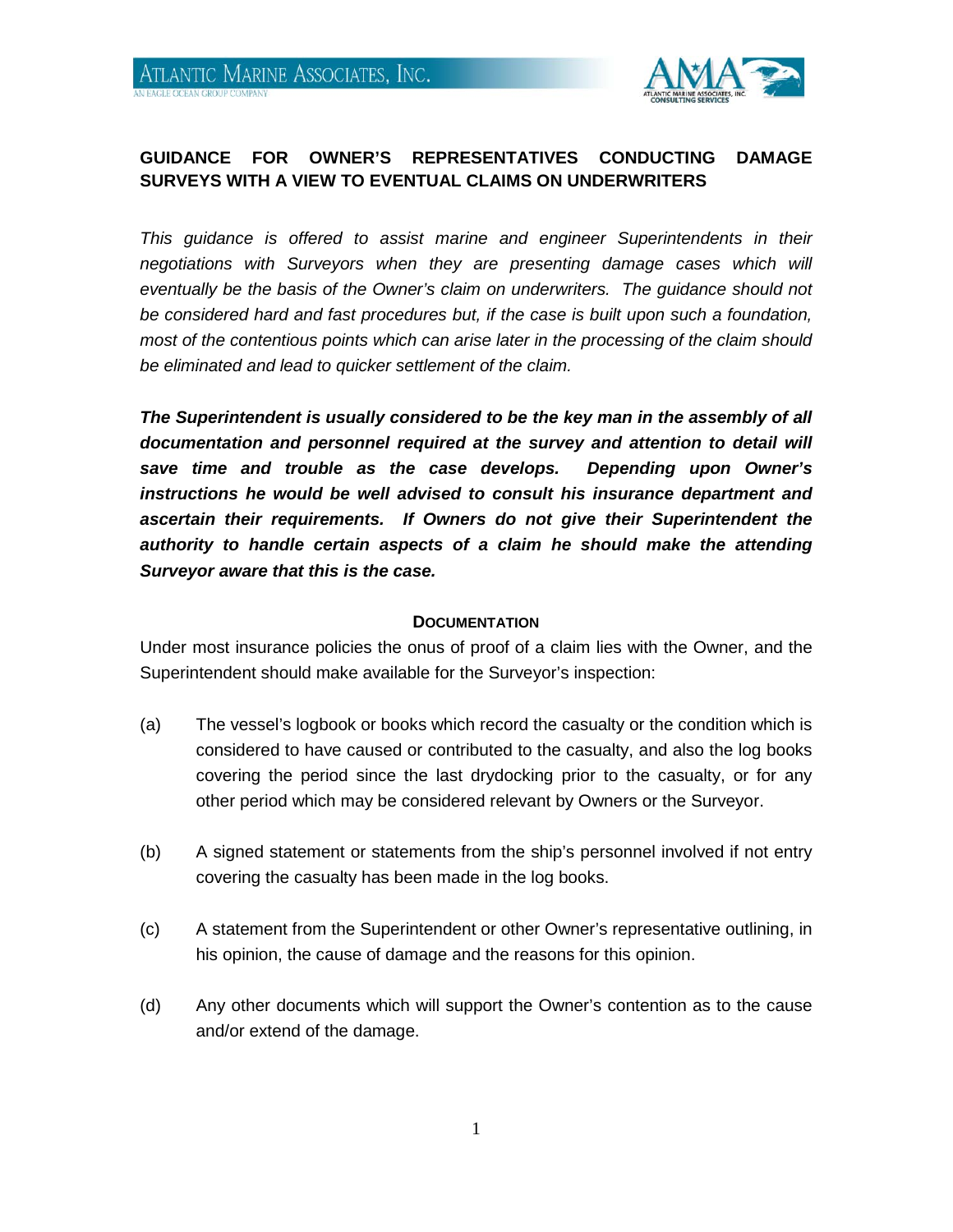

(e) A specification of damage found and repairs recommended by the Owner's representative. This will not of course apply if the Owner's representative has not yet sighted the damage.

There will sometimes be cases when the cause of damage is not readily apparent and the Owner's representative cannot give a clear allegation as to cause. In these circumstances, the Superintendent should be prepared to give the Surveyor every assistance by supplying any further documentation which he requires such as a report from a metallurgist, lubricating oil analyses, records of the vessel's performance, classification reports, crew lists or any other relevant documentation which will help in assessing the merits of the Owner's claim when it is eventually submitted.

If the hull of the vessel is damaged, drawings should be on hand so that plates, frames, etc., can be correctly designated.

Copies of these drawings should always be kept on board the vessel so that at every survey the same identification can be given to the plates or frames. Disputes can otherwise arise on the allocation of damages carried over from one survey to another because of differing methods of designating plates and frames.

#### **CAUSE OF DAMAGE**

The Owner's representative is normally expected to express an opinion as to cause of damage and may reasonably expect the Surveyor to indicate that:

- a) he agrees
- b) he disagrees or
- c) he has reservations

The Surveyor's expression of opinion as to cause should not be expected before the Superintendent indicates his allegation because, as has already been mentioned, the onus is on the Owner to assert his claim.

If settlement of a claim is required without undue delay every effort should be made to come to an agreement as to the date and cause of damage at the time of survey or during discussions with the Surveyor immediately after survey.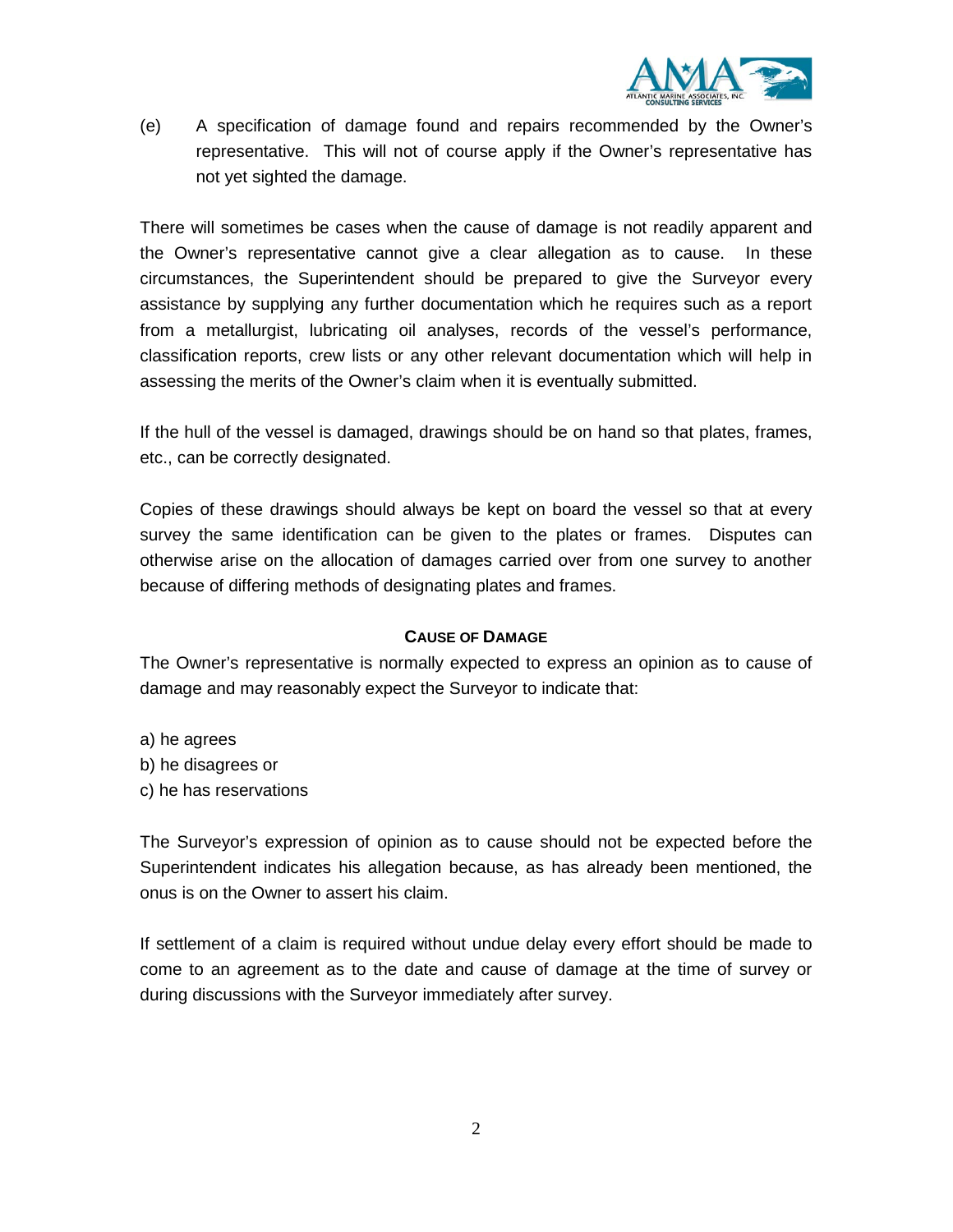

IT MUST BE APPRECIATED THAT UNDERWRITERS RESERVE THE RIGHT TO INVESTIGATE ALL ASPECTS OF THE CLAIM AND EVEN AFTER SURVEY AGREEMENTS THEY, LIKE THE OWNERS, CAN CALL IN FURTHER TECHNICAL OR OTHER ADVICE AND OPINIONS. IT IS THEREFORE IMPORTANT TO SEE THAT ANY VITAL EVIDENCE IS RETAINED OR RECORDED.

The Underwriter's Surveyor expects that the Superintendent who is conducting the case will have the Owner's full authority to agree the extent and cause of damage with the Surveyor. These are technical matters which should not be left to Owner's claims manager or to average adjusters. Other aspects of claims are quite rightly the province of other parties and we would not wish these matters to be discussed with The Underwriter's Surveyor, but technical matters should be finalized whenever possible at the time of survey.

## **PERSONNEL**

Where the Owners feel there is no conflict of interest, besides having the Owner's representative and the Underwriter's Surveyor present, it can facilitate matters to have in attendance at the initial survey:

- (a) A Surveyor of the appropriate Classification Society (if damage affects Class).
- (b) A manager of the repair contractor if repairs are to be done immediately.
- (c) Deck or engine-room officers who can assist with their knowledge of the ship and/or the casualty.

THE OWNER'S REPRESENTATIVE SHOULD GIVE ALL PARTIES AS MUCH NOTICE AS POSSIBLE OF THE SURVEY SO THAT THEIR ATTENDANCE CAN BE COORDINATED.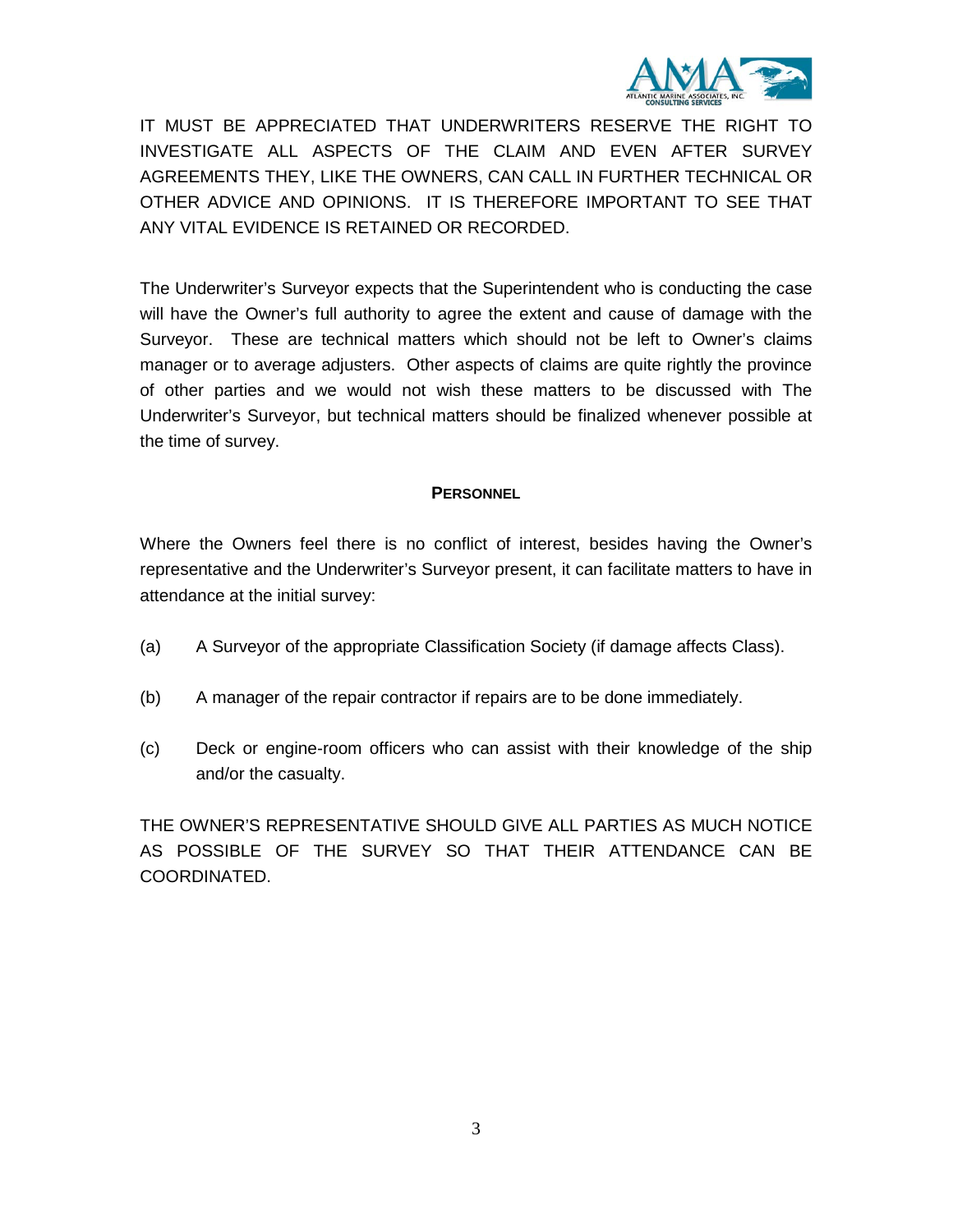

## **NOTIFICATION OF SURVEY**

No Surveyor can survey any vessel without the authority of its Owner. A survey can be requested in a number of ways:

- (a) Through the Owner's claims office to the insurance broker and then to the office of the Underwriter's Surveyor who will then arrange his attendance.
- (b) The Superintendent may, upon finding damage to the vessel during inspection, call in a Surveyor locally to attend. In this case, the Superintendent should immediately inform his claims department so that the Insurance Broker can be advised and the instructions to survey confirmed by Underwriters.
- (c) If the Master considers immediate survey of a damage or casualty is required he may call in a Surveyor directly. Usually the Master will have been briefed on these matters when taking command. In such cases the Master should be instructed to inform his Owners without delay, giving an idea of the extent of damage so that if necessary a Superintendent can be sent to the vessel to conduct the survey.

## **CONDUCTING A SURVEY**

For the purpose of the survey the Owner's Superintendent is, in effect, the Ship Owner. He is presenting the claim from the technical point of view and he is the only one who can authorize repair work to be carried out. Underwriter's Surveyors may agree to the proposed repair or even recommend a certain course of action but they have no authority to instruct a repairer to carry out repairs.

# WHEN THE SURVEY PARTY HAS ASSEMBLED SURVEY DOCUMENTS THEY SHOULD BE DISTRIBUTED TO THOSE WHO ARE ENTITLED TO RECEIVE THEM.

If the Superintendent has himself seen the damage and formed and opinion as to cause and the repair he proposes he should at this stage inform the Surveyor so that, on inspection, the latter can form an opinion upon the cause of damage, the necessity for the proposed repairs, and the cost.

The survey party should now proceed to the location of the damages and each individual should write up in his own notebook the nature of the damage and the description of the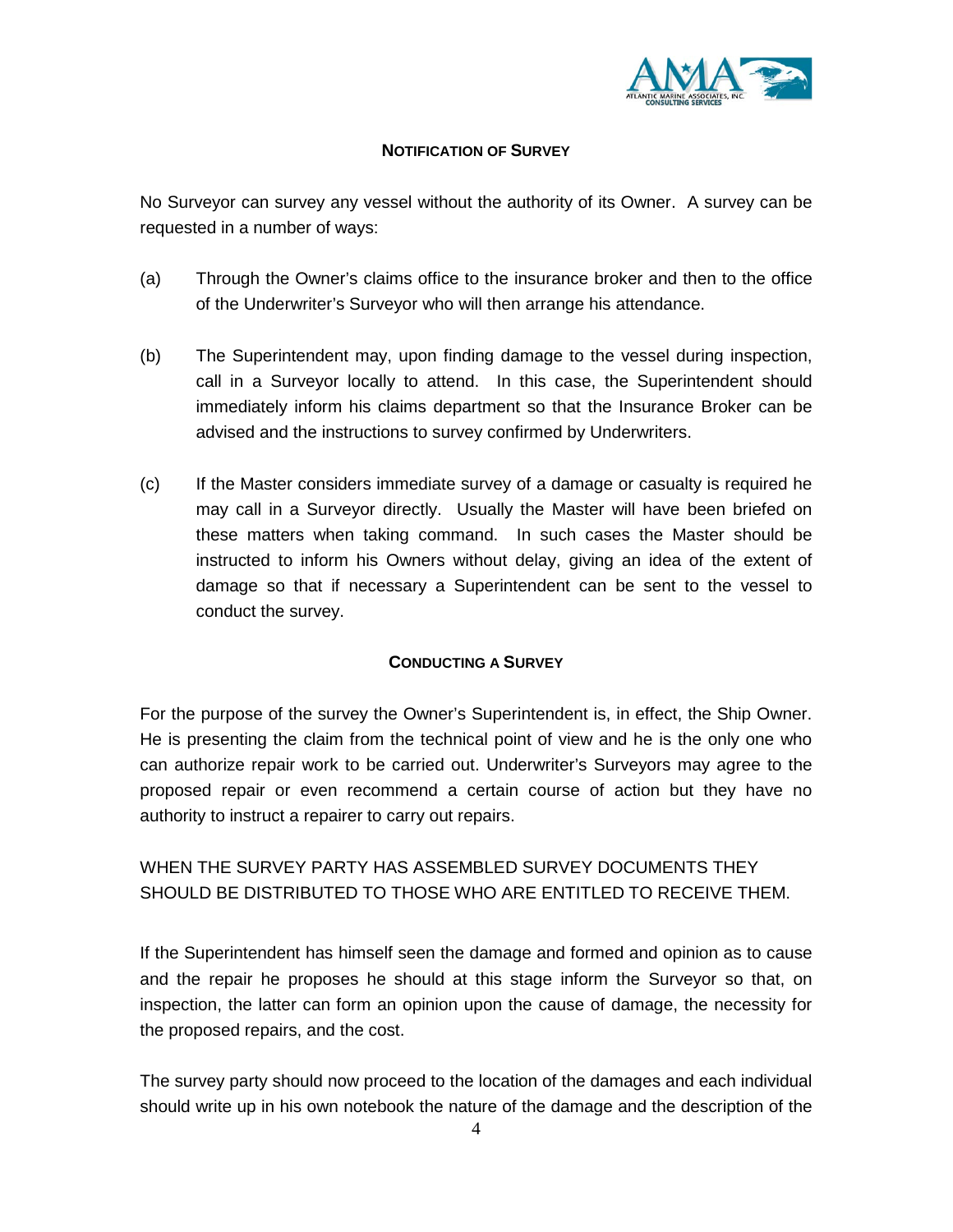

part being inspected but one individual (preferably the Superintendent) should recite what the damage is and at this stage each member of the party should state his agreement, doubt or disagreement with the findings and recommendations.

In some areas, it is the practice to issue a field survey report and this document is usually signed by those concerned in the survey.

One of the main purposes of the survey, so far as the Underwriter's Surveyor is concerned, is to come to a fair and reasonable agreement with the Owner's representative as to the cause, nature and extent of the damage or damages. It will be found that very few cases exist where every aspect of the claim is completely covered by factual evidence and an attempt should be made to distinguish clearly between facts and opinions on the cause or the extent of damage.

It is very important that every endeavour is made to reach a conclusion while the evidence is still available. At times, it will probably be found that some further records require to be produced or research instigated before a conclusion can be reached. The Owner's representative should take note of which is required and to produce it at the earliest possible date.

Wherever repairs will remove evidence and no agreement as to cause or extent can be arrived at, photographs of the damage should be taken and copies kept by both the Owner's representative and the Surveyor in order to assist in clarifying matters at a later date. An estimate of the probable cost of repairs should be made at an early date and discussed and, if repairs are to be immediately put in hand, the repairers may be requested to submit a bid or discuss terms upon which the repairs will be carried out unless it has been decided that this is a repair which should be put out to general tender.

A specification of the repairs, agreed as necessary, should then be written out for submission to the repairers. Here the question of submitting the specification to a number of contractors with the purpose of inviting competitive bids should be considered. The Surveyor can assist in editing and compiling the specification and with tender conditions and a list of contractors, if the Owner decides on this course.

The specification should be divided into suitable subsections to cover agreed damage items, items under discussion, general expense items and it should give a clear separation between damages caused by various casualties and/or items of a General Average nature. The tenderer should be requested to make a price separation between such subsections.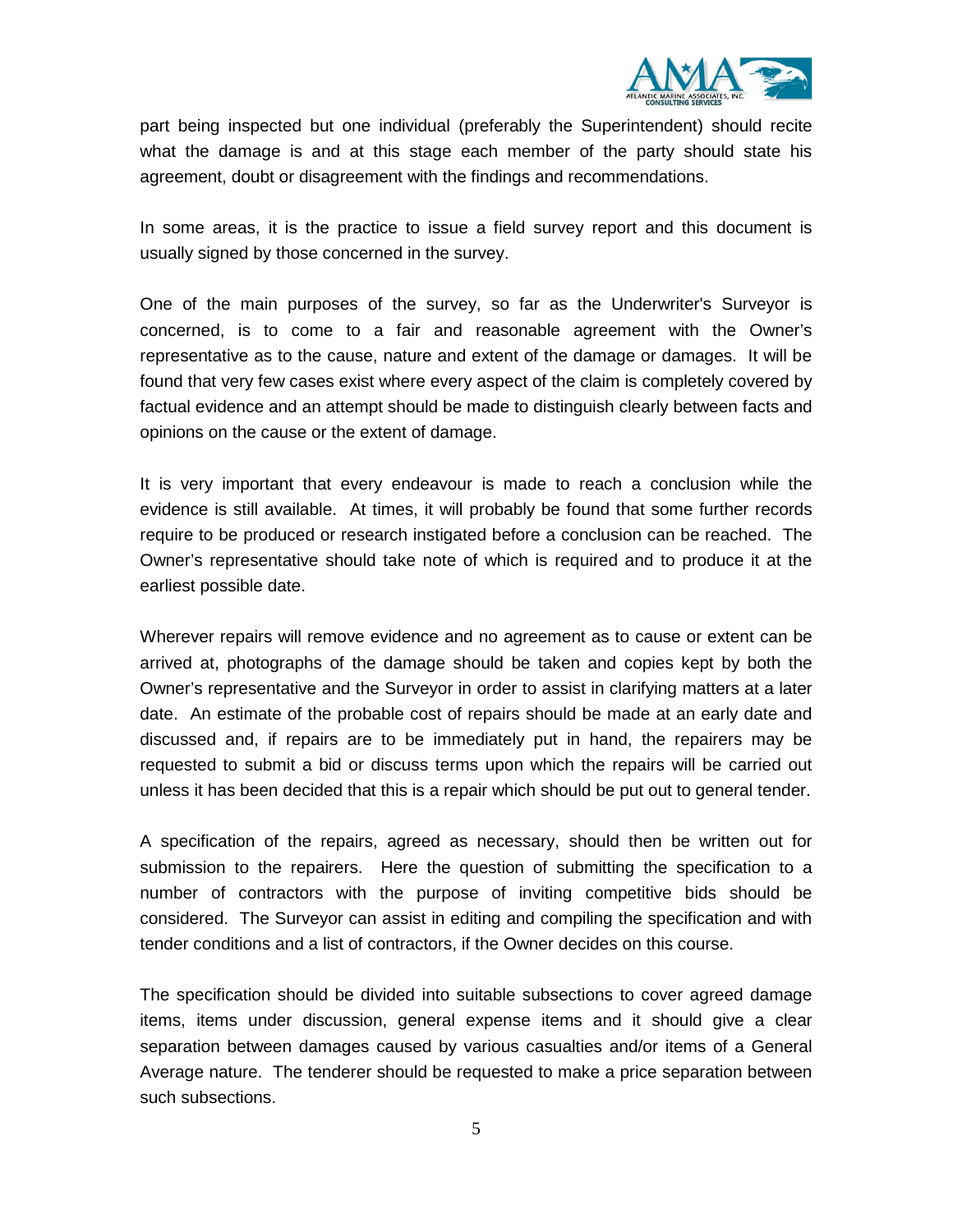

The Surveyor will not instruct the Owner or his Superintendent to call for tenders but may recommend that this would be prudent as the Owner will eventually have to satisfy Underwriters that the repair was carried out in the most economical manner.

The extent of the work necessary will, of course, guide those at the survey on whether calling for tenders is worthwhile.

At this stage, it is also desirable to agree whether drydocking is necessary for the execution of the repairs. Drydocking may be required for Owner's repairs but here may be a difference of opinion on whether this also applies to the damage repairs, and it is better to remove all doubts at this time. During the progress of repairs, new factors relating to the cause or extent of damage or the cost of repair may come to light. These factors should be brought to the Surveyor's attention as soon as they arise and while the evidence is available.

If the Owners elect to defer the repairs the Owner's representative should be prepared to tell the Surveyor the reason for the deferment as this point may be raised at the adjustment stage and the Surveyor will be required to comment. Where this is the case, the agreed specification must be sufficiently detailed to make it possible to separate any further damage caused during subsequent operations.

Before putting the repairs in hand, the prudent Owner's representative will endeavour to obtain the Surveyor's approval of the course and methods he intends to adopt.

## **PROGRESS OF REPAIRS**

As the work progresses, more surveys may be necessary and, while the Surveyor will from time to time revisit the vessel or the scene of the repairs to satisfy himself on various points, it is the Superintendent's duty specifically to advise the Surveyor when new evidence comes to light, or when the scope of the work or the claim expands from the original agreement. Unnecessary contention can be avoided if the Superintendent notifies the Surveyor in sufficient time to arrange any additional survey without undue delay to the repairs. The Superintendent should not wait until the Surveyor makes an occasional visit.

The object is to ensure that there is full disclosure, as far as possible, at every stage of the case, by the Superintendent. This can only be achieved by keeping the Surveyor as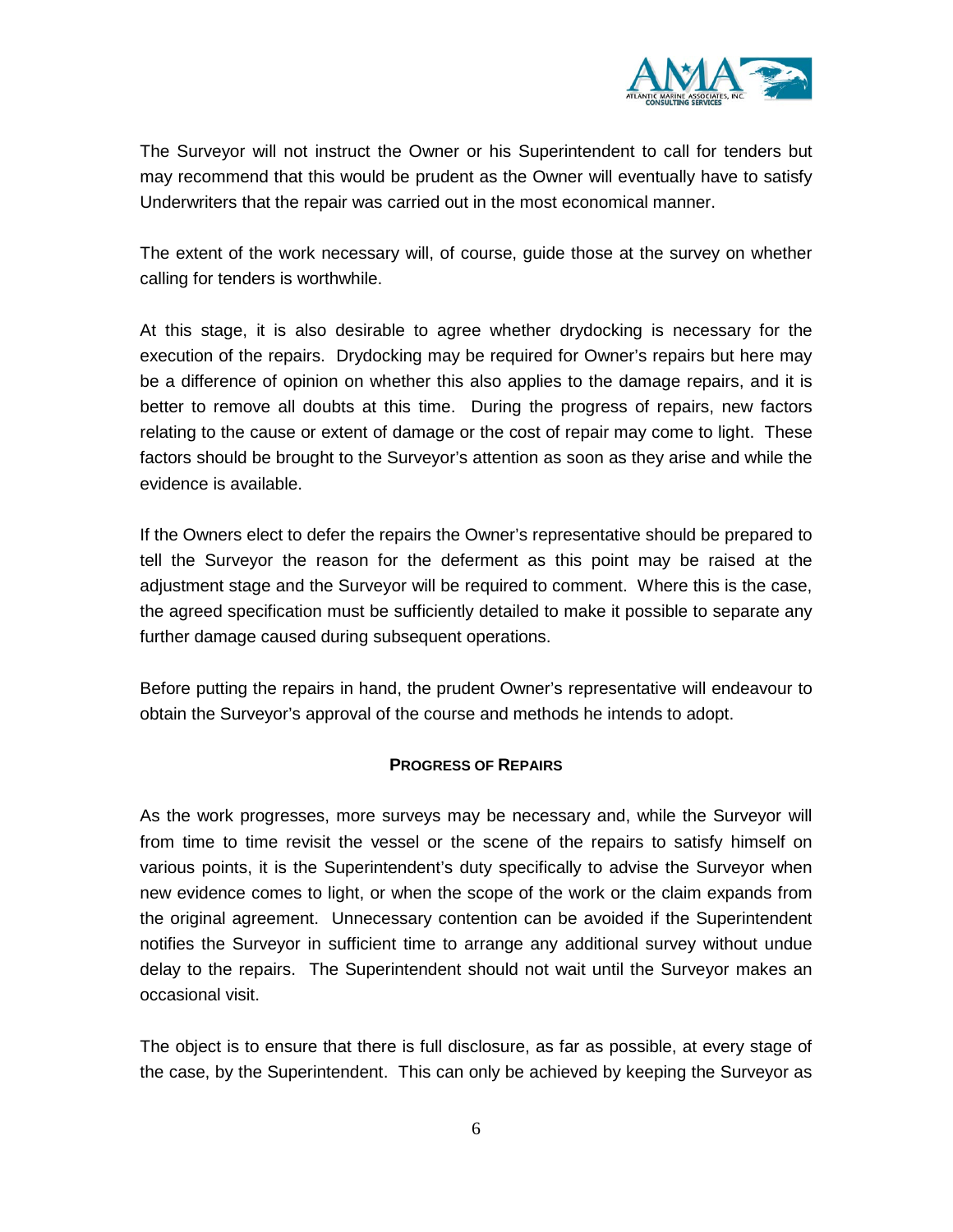

fully informed as possible directly any new development in the case occurs or any point arises which the Superintendent sees as corroboration of his submission as to cause. It is advisable for the Superintendent to make daily work lists and to provide the Surveyor with copies of any which may be relevant to the damage claim.

#### **FINALIZING REPAIRS**

As the repairs draw to their conclusion, a meeting should be arranged between the Superintendent and the Surveyor. As well as checking the notes already made, agreement can be reached on the length of time which was necessary for the damage repairs and, if there was more than one damage case, the times that each repair would have required if undertaken separately. Any drydocking necessary should be treated similarly. This is desirable in every case but becomes of the utmost importance when loss of hire or loss of earnings policies are also involved. During the repair period, or at least before the conclusion of repairs, the Superintendent should go through the vessel's repair sheets with the Surveyor indicating which items he considers form part of the claim. Where matters are unresolved, the repairer should be requested by the Superintendent to prepare a separate price for those items.

#### **PAYMENTS ON ACCOUNT**

If, during the course of repairs, payments are required in advance of the final account being submitted, Owners should discuss them with his brokers at or before the commencement of repairs, and should ensure the repairers provide prompt interim invoices. It is also advisable for the Superintendent to give the Surveyor ample notice that such a request is imminent so that the Surveyor can assess the cost of repairs already satisfactorily completed and be in a position to advise underwriters when asked to do so.

The Surveyor cannot initiate a request for any payment by underwriters. The Owner must make the request via his broker who in turn will make a request to the underwriter. Where it appears that the damage is clearly caused by a casualty covered by the vessel's insurance policy, and there are no encumbrances, the underwriter may agree to assist by making the proposed progress payments. The underwriter will then usually ask the Surveyor if the amount requested is fully covered by work already completed aboard the vessel and he will need the full cooperation of the Owner's representative and repairer if delays are to be avoided.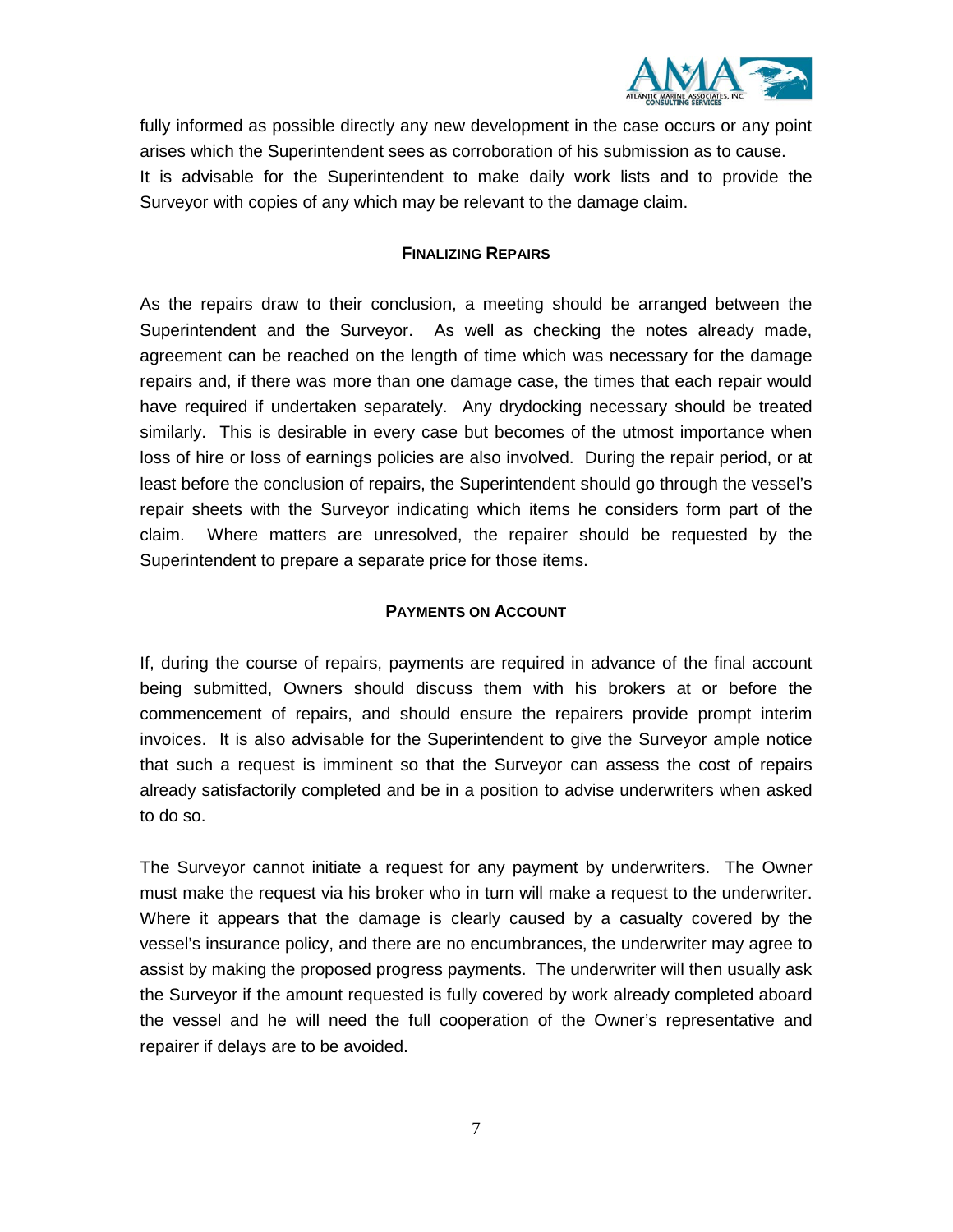

## **APPROVAL OF ACCOUNTS**

An essential part of an Underwriter's Surveyor report is a detailed explanation of the costs involved in the repairs with clear subdivision of the sums involved against the various casualties being dealt with in the report and also an itemized General Expenses account.

The time taken on each individual case and any drydocking time for each repair must also feature in the survey report. To enable the Surveyor to supply this information, close liaison is necessary between him and the Superintendent on this important matter.

The Owner may present accounts to the Surveyor which have already been agreed between the Owner and the repairer, but the Surveyor is not obliged to approve them until he is satisfied as to the reasonableness of every aspect of the items and costs in the account. Many Owners adopt the system of supplying the Surveyor with a draft account of all the work done, marking the items considered, to relate to the various damage cases clearly. Once the Surveyor has had sufficient time to study the figures and allocations, a meeting can be convened with the Ship Repairers, Owner's Superintendent and Surveyor to finalize the accounts. The Surveyor's input can frequently assist Owners considerably in coming to an appropriate agreement with the repairers.

It is an advantage if the Superintendent who was in attendance during repairs is present at this meeting as he is the only person representing Owners who can, from intimate knowledge of the case, discuss the various points which arise. It may be the Owner's policy that only their senior Superintendent should agree costs with the repairer but, even so, the man who saw the work done and made arrangements with the Surveyor should also be on hand to discuss the methods adopted and other matters relating to costs.

Discussion of accounts is not the proper time to introduce new claims or to enlarge existing claims. It is possible that one or two small items were missed during the repairs and these would be acceptable but, if the survey has been conducted along the lines suggested in these notes, it should not be necessary to make further claims merely because the items appear on the Ship Repairer's account.

If Owner's claim items that have not been the subject of survey by the Surveyor, it is not possible for him to give unqualified approval of accounts relating to the items. The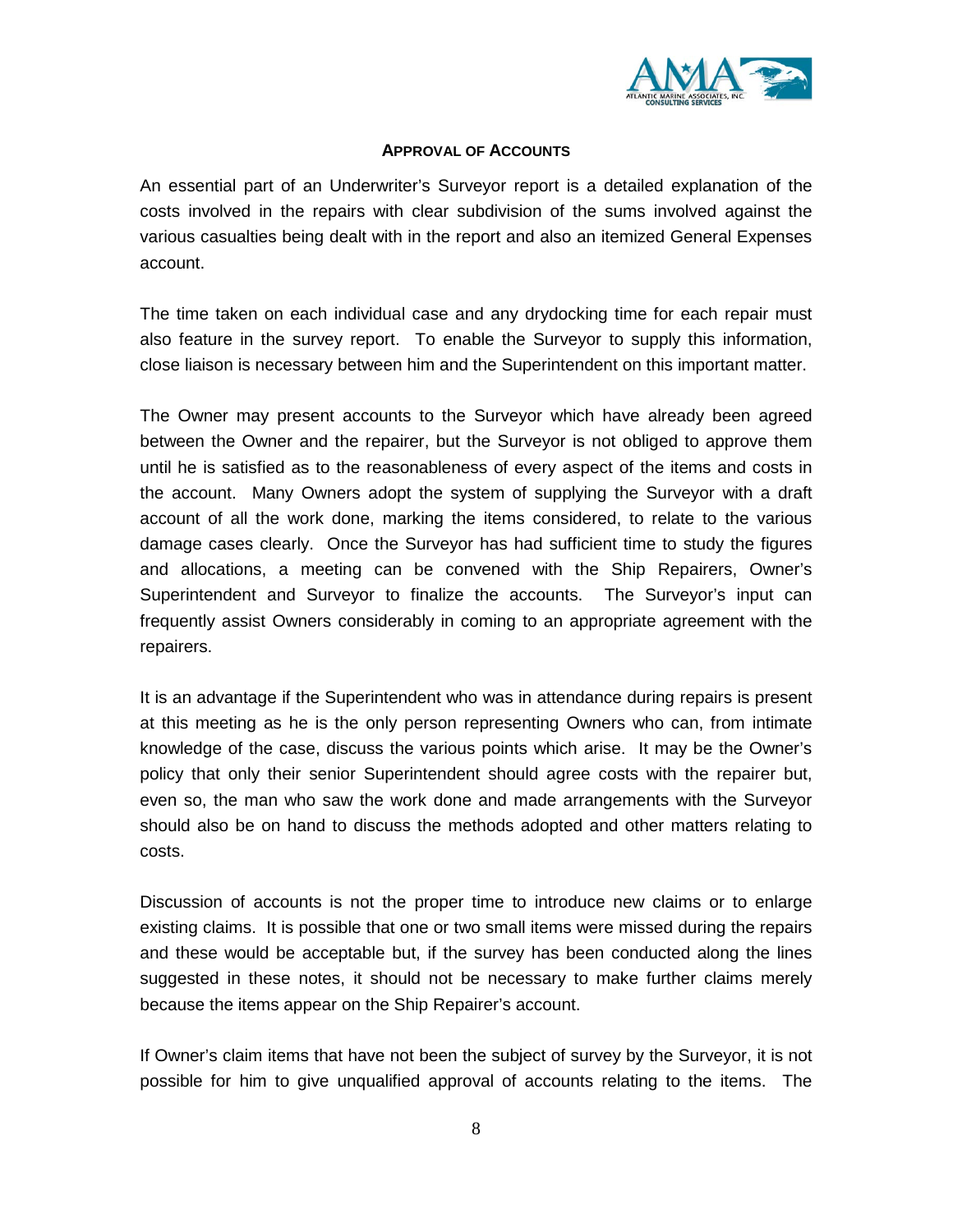

Surveyor may however be able to give a "Cost Only" approval and this may assist in claim presentation.

Costs incurred by working overtime additional to the cost which would have been incurred if the repairs had been carried out in normal working time should be agreed, as should the time saved, both afloat and in drydock, due to such overtime working on each case.

Although the total costs in respect of each separate casualty can be quoted as a lump sum for that claim, certain cost details within this figure will be required by the average adjuster and so should be extracted and agreed at this time. These are:

- (a) Cost of temporary repairs
- (b) Cost of removing temporary repairs
- (c) Cost of items in dispute
- (d) Cost of repairs due to efforts to refloat or to salvage operations as distinct from repairs to damage from the grounding
- (e) Cost of repairs to damage caused by extinguishing a fire as distinct from repairs to the fire damage
- (f) Cost of any underwater coating if included in the account
- (g) Cost of any part which it is considered failed due to a latent defect

These are required by the average adjuster to enable him to separate costs in respect of:

- (a) Particular Average
- (b) General Average
- (c) Owner's Account

Particular Average and General Average are two very important aspects of marine insurance and should be generally understood by the Superintendent as he will be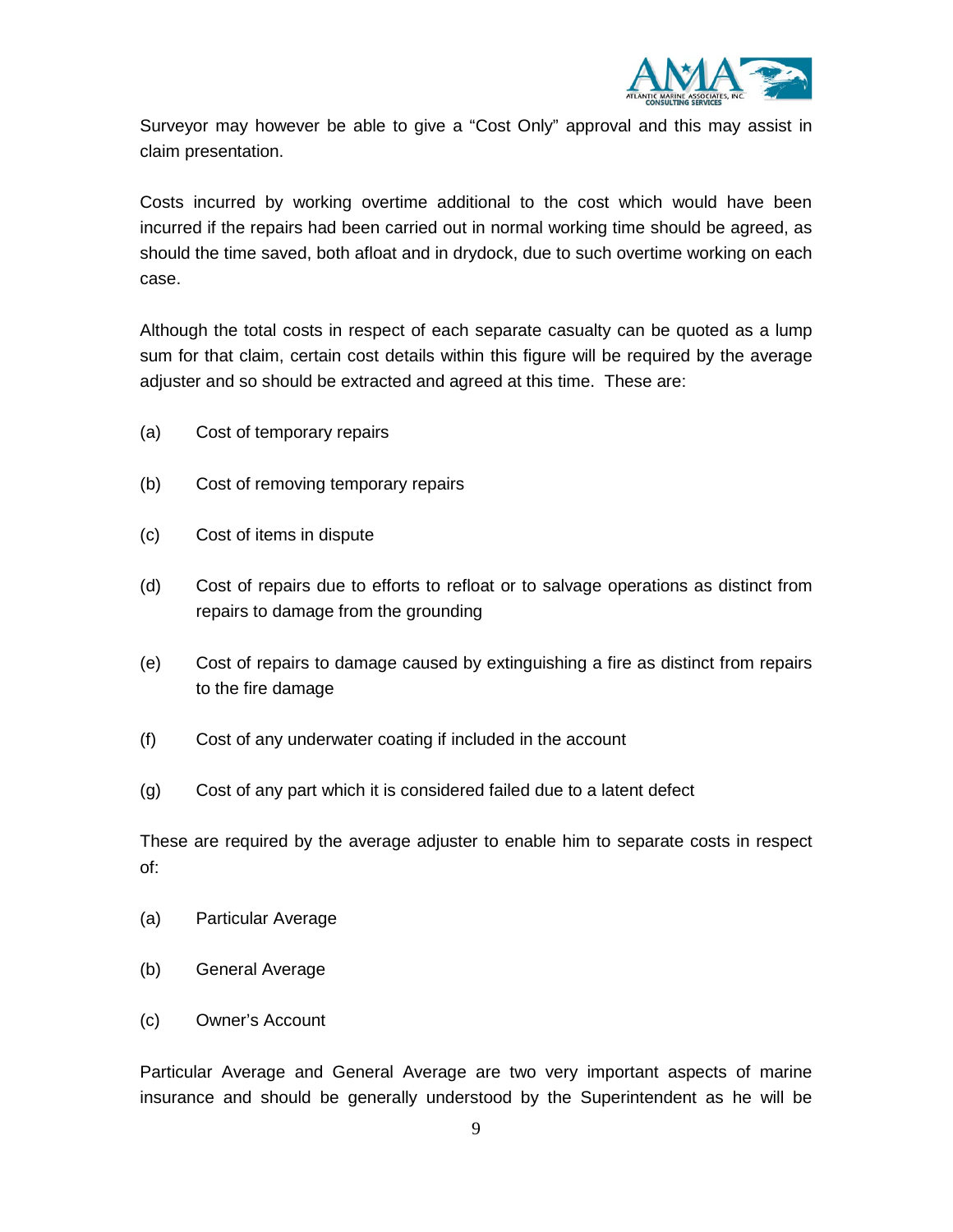

required to supply detail in respect of the compilation of the claims under these headings. The Superintendent should not however attempt to apportion items to General Average or Particular Average; this is the function of the average adjuster.

To avoid delays in reporting, Surveyors are instructed to issue their formal reports shortly after repairs are completed and, if accounts are not to hand, to issue an addendum at the time of accounts approval. Where possible, Superintendents should, if they have the authority, proceed to account approval before departure from the repair port.

## **ADDITIONAL COSTS**

As well as the repairer's account there may be other accounts which should be brought to the Surveyor's attention for approval and inclusion in his report. These costs include:

- (a) Subcontractors' accounts not included in the repairers' account, e.g., tank cleaning, boiler cleaning, painting, etc.
- (b) Supply of replacement parts from Owner's stock or suppliers.
- (c) Work done by the crew in respect of the repairs. This can be a very contentious point and should be well documented and, where relevant, crew overtime wages sheets with signatures should be provided to the Surveyor.

If such accounts are not to hand at the time that the repair account is agreed the Owner's Superintendent should make it quite clear to the Surveyor that they remain to be agreed so that a note to that effect can be made in the formal Survey Report.

#### **SPECIAL CASES**

1. Surveys without prejudice on behalf of an interest other than the Owner's or the Underwriter's.

The representative of the Owners of the property under survey is expected to indicate the damage being claimed and make the repair recommendations. The Surveyor will note the damage and, if he agrees with the repair recommendations, he should be requested to approve them as being relevant to the casualty. If the Surveyor acting for the other party (the without prejudice Surveyor) disagrees, the Owner's representative will be informed and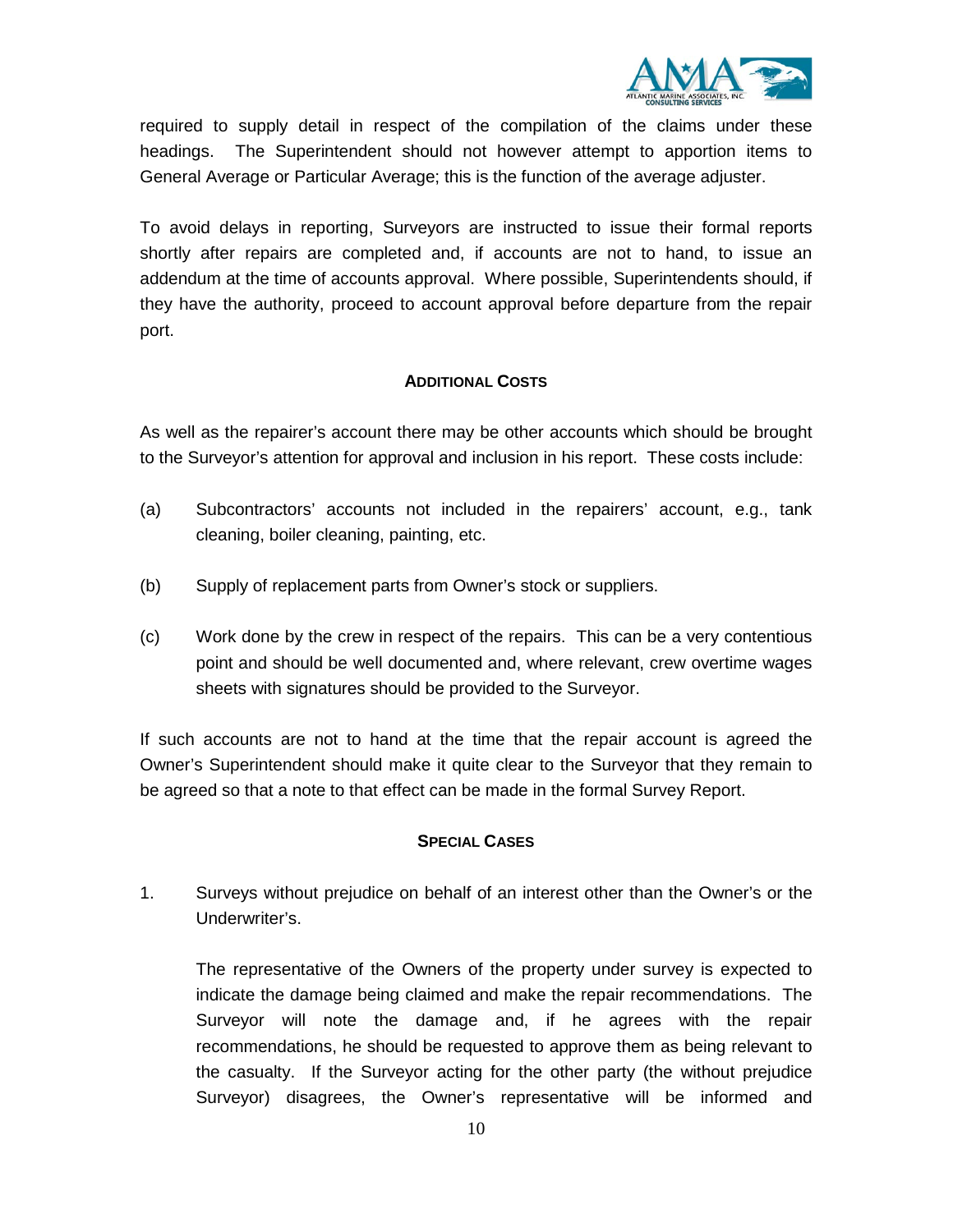

discussions should take place on any omissions, substitutions or modifications the Surveyor considers necessary. The Superintendent should try to achieve mutual agreement. If no agreement can be reached the Owners must be kept informed of the actual areas or items of disagreement and the Superintendent should see that he has the separate cost of these items in case of later litigation.

If Owners invite the without prejudice Surveyor to attend account negotiation his attendance does not indicate acceptance of liability by the interests he represents. In such cases, the repair costs will be shown in the Surveyor's report or addendum or letter to his principals with an indication that the Surveyor considers that the costs are fair and reasonable but that the accounts are noted without prejudice to liability.

It is unusual for accounts or joint survey reports to be signed by the without prejudice Surveyor.

2. Collision

It is in the Owner's interest to see that surveys are held upon both vessels by Surveyors representing both his and the other vessel's interests. On no account should the Owner's representative allow one Surveyor to represent both interests. This applies equally to underwriters' Surveyors.

In this particular type of casualty, it is general practice for a separate Surveyor to be appointed on behalf of each vessel's underwriters and there will of course be at least one Owner's representative per ship.

Apart from the necessary "Cross Collision Aspects" i.e., vessel "A" interest carry out surveys led by the vessel "A" Owner's representative and attended, amongst others, by vessel "A" underwriters' Surveyor and vessel "B" Owner's representative and underwriters' Surveyor (the latter two gentlemen carrying out their survey strictly without prejudice), the surveys are carried out in a normal fashion.

The procedure is reversed when surveys are carried out on ship "B".

WITHOUT PREJUDICE SURVEYORS AND SUPERINTENDENTS DO NOT SIGN ACCOUNTS ON THE OTHER VESSEL'S REPAIRS WHICH MUST BE EXAMINED FOR COST ONLY.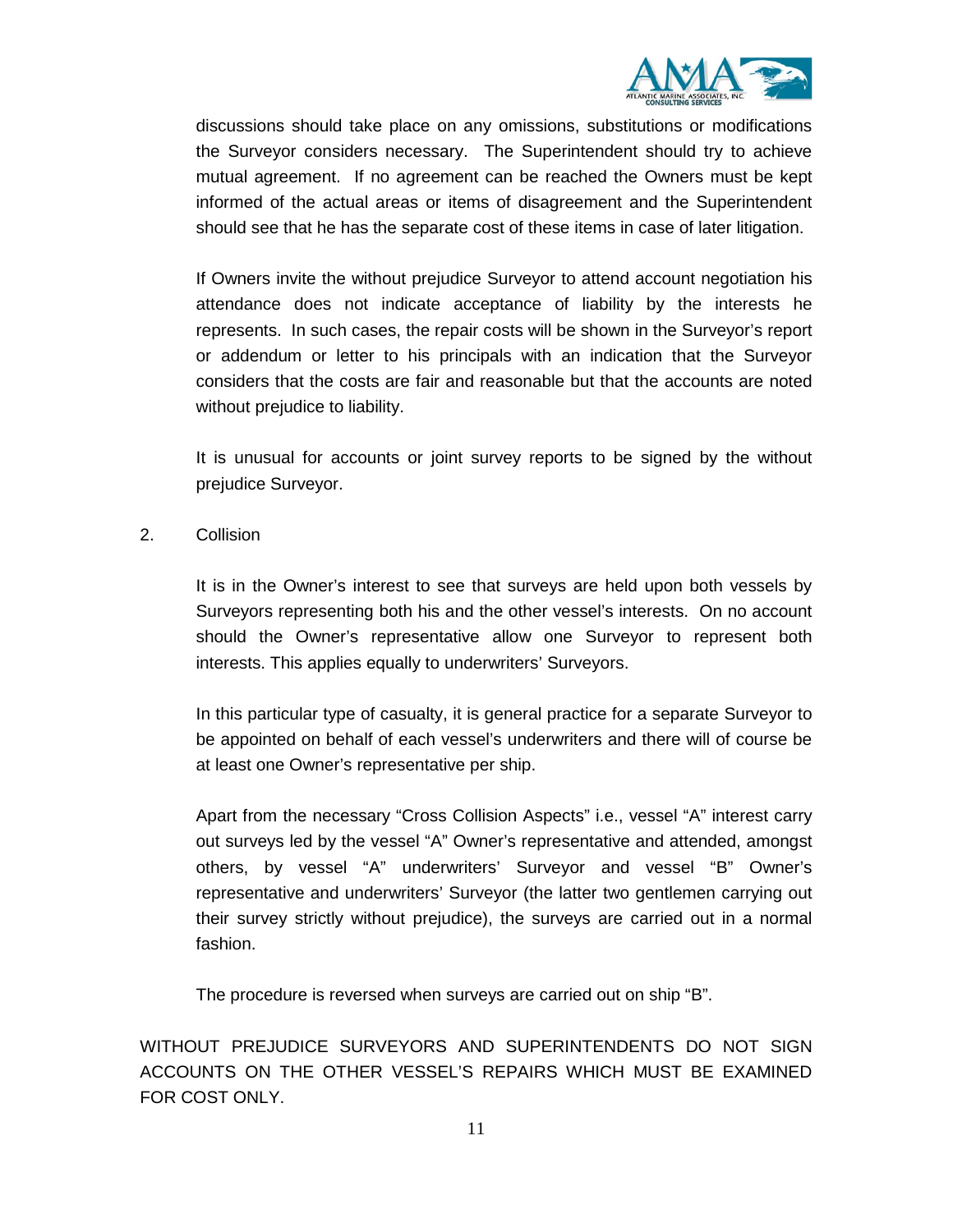

## Owners Repairs

The Surveyor is not greatly interested in repairs to Owner's account except in their volume and in the time both afloat and in drydock for their execution. It will greatly facilitate eventual settlement if he is given all the detail he requests in this respect.

Should the Surveyor be reporting for a "Loss of Earnings" case, he will also require to know the extent of any repairs which were immediately necessary for restoring the vessel to a condition making her fit for the intended voyage and the time required for the execution of these both afloat and in drydock.

Where "Loss of Earnings" insurance is involved the Superintendent should keep notes of numbers of men and hours worked in overtime to assist in assessing times saved on the various repairs.

## Deferred Repairs

Should the Owner elect to defer repairs to a damage, a comprehensive specification should be drawn up and agreed. The damage should be clearly described so that it may readily be evaluated if a further damage is superimposed on the original. The specification should allow the repair to be quantified at any time, as this is often necessary when a vessel changes Ownership and settlement for unrepaired damage is required.

#### **General**

If the Superintendent takes the Surveyor into his confidence and explains his case in a straightforward manner there should be little if any trouble in coming to fair and amicable agreements. The Surveyors are dealing daily with damages and Owner's claims and have a wealth of experience for the Superintendent to draw upon. The SA Surveyor will not make the Owner's claim for him, but neither will he frustrate the Owner in making his claim. The Surveyor will endeavour to make a straight factual report which will assist both the Owner and the underwriter in reaching a roper and fair settlement of the Owner's claim under the condition of the relevant policy.

Where there are differences of opinion every effort should be made to resolve them but, if it is not possible, the fullest possible description of the damages should be agreed as well as the pertinent facts which each considers were instrumental in forming his